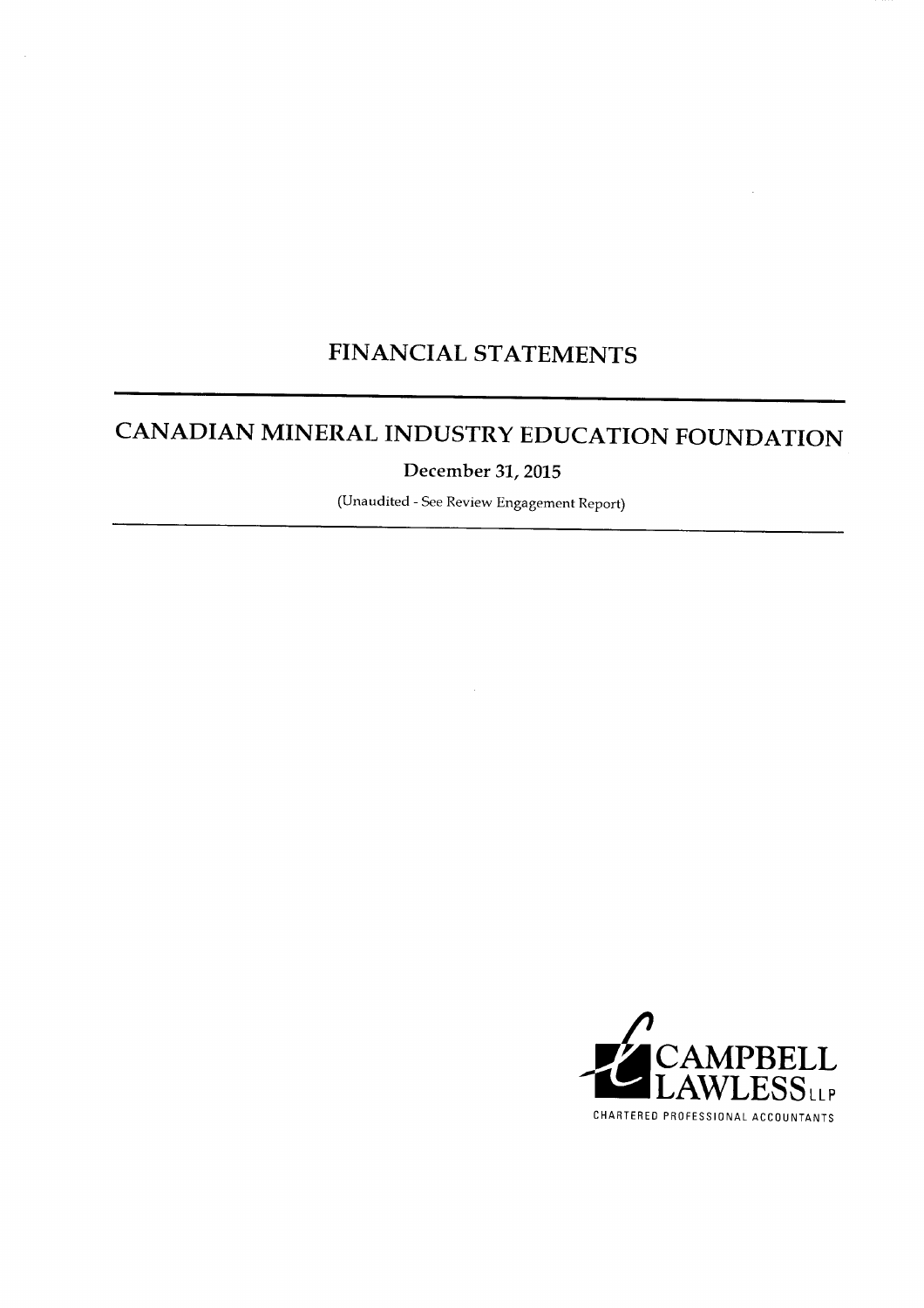## **CONTENTS**

**Statement of cash flows 4** 

**Notes to financial statements 5** 

**FINANCIA L STATEMENTS** 

|                                                   | Page |
|---------------------------------------------------|------|
| REVIEW ENGAGEMENT REPORT                          |      |
| FINANCIAL STATEMENTS                              |      |
| Statement of financial position                   | 2    |
| Statement of operations and changes in net assets | З    |
| Statement of cash flows                           | 4    |
| Notes to financial statements                     | 5    |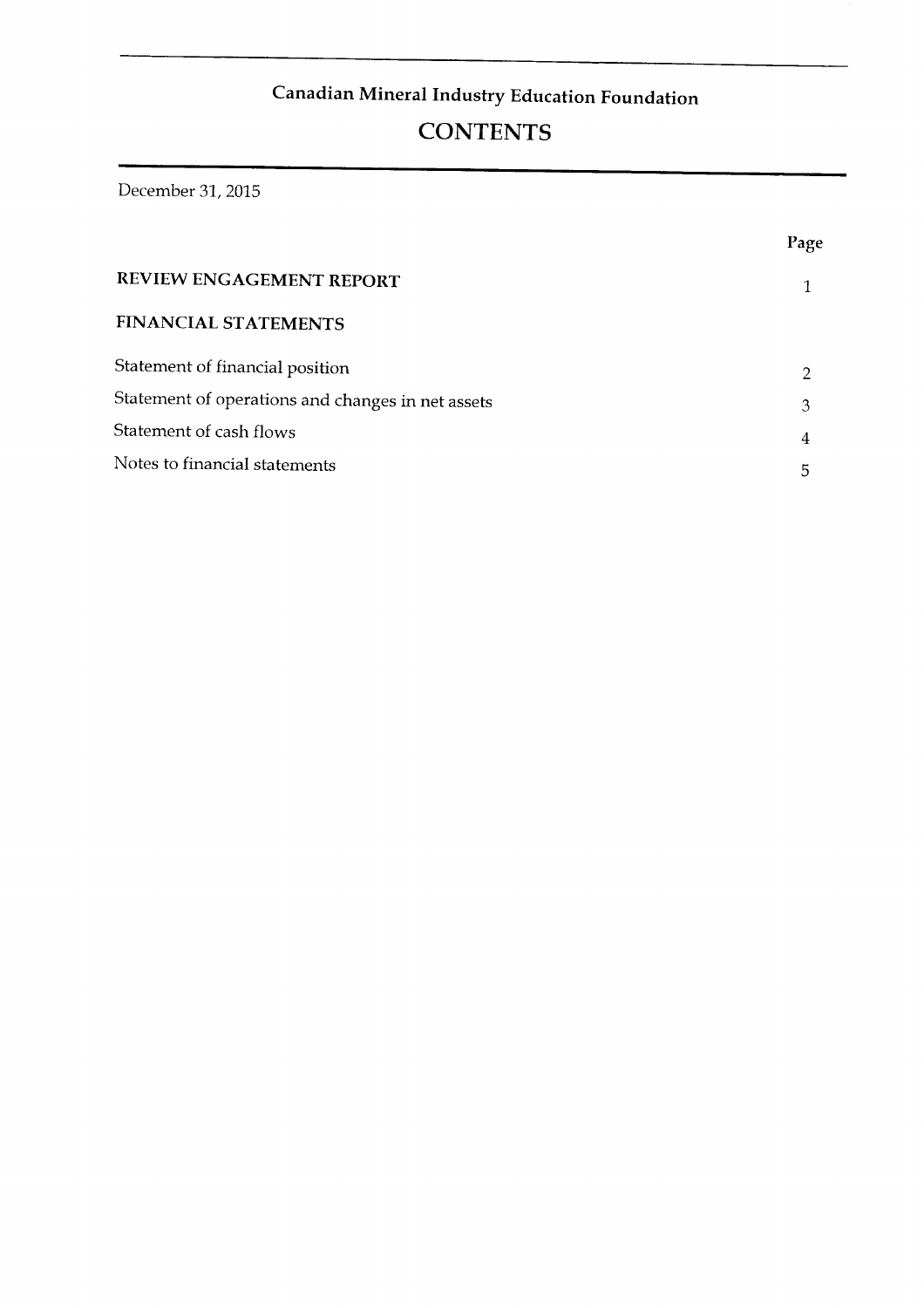

Brian J. Quinlan, CPA, CA Ann M. Donohue, CPA, CA Ryan Knight, CPA, CA

## **REVIEW ENGAGEMENT REPORT**

**inquiry, analytical procedures and discussion related to information supplied to us by the** 

**A review does not constitute an audit and, consequently, we do not express an audit opinion on** 

#### To the Board of Directors of **Canadian Mineral Industry Education Foundation:**

We have reviewed the statement of financial position of Canadian Mineral Industry Education Foundation as at December 31, 2015 and the statements of operations and changes in net assets and cash flows for the year then ended. Our review was made in accordance with Canadian generally accepted standards for review engagements and accordingly consisted primarily of inquiry, analytical procedures and discussion related to information supplied to us by the Foundation.

**A** review does not constitute an audit and, consequently, we do not express an audit opinion on these financial statements.

#### **Basis for Qualified Opinion**

In common with many charitable organizations, the Foundation derives revenue from donations, the completeness of which is not susceptible of satisfactory review. Accordingly, our review of donation revenue was limited to the amounts recorded in the records of the **Chartered Professional Accountants**  Licensed Public Account donation revenue, deficiency of expenses over revenue, assets and net assets.

#### Qualified Opinion

Based on our review, except for the possible effects of the matters described in the Basis for Qualified Opinion paragraph, nothing has come to our attention that causes us to believe that these financial statements are not, in all material respects, in accordance with Canadian accounting standards for not-for-profit organizations.

Toronto, Ontario May 18, 2016

CampbsU Lawss LLP

**Chartered Professional Accountants Licensed Public Accountants**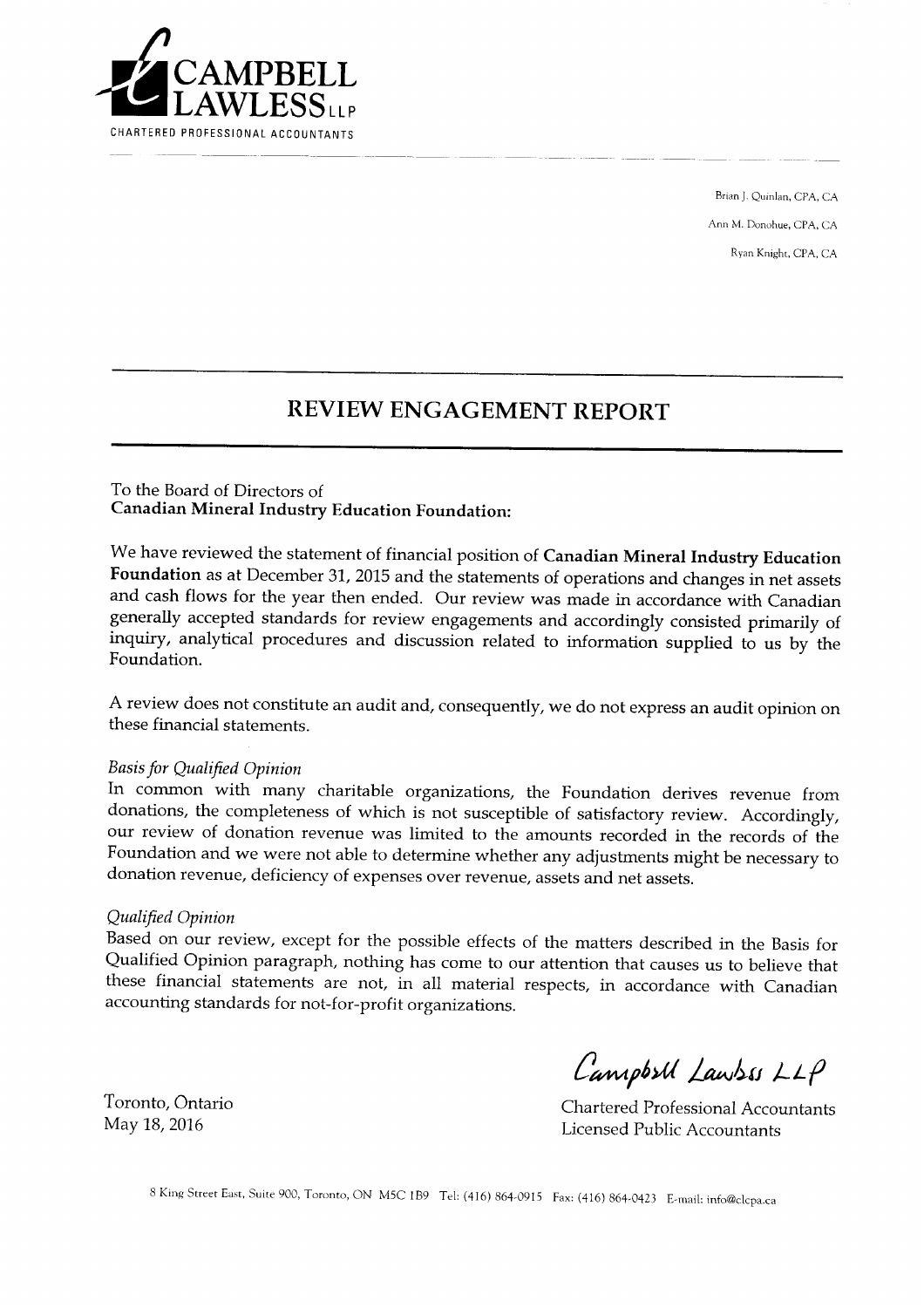#### **Term investments 102,619 198,880**   $\bm{\mathsf{Canadian \; Mineral \; Industry \; Education \; Foundation}}$

**Cash and cash equivalents 244,077 261,664** 

## **5TATEMENT OF FINANCIAL POSITION**

(Unaudited - See Review Engagement Report)

| December 31                              | 2015    | 2014    |
|------------------------------------------|---------|---------|
|                                          | \$      | \$      |
|                                          |         |         |
| <b>ASSETS</b>                            |         |         |
| Current                                  |         |         |
| Cash and cash equivalents                | 244,077 | 261,664 |
| Term investments                         | 102,619 | 198,880 |
| Marketable securities (cost - \$94,918)  | 94,918  |         |
|                                          |         |         |
|                                          | 441,614 | 460,544 |
|                                          |         |         |
| <b>LIABILITIES</b>                       |         |         |
| Current                                  |         |         |
| Accounts payable and accrued liabilities | 5,178   | 6,304   |
| <b>NET ASSETS</b>                        |         |         |
| Reserve for scholarships                 | 436,436 | 454,240 |
|                                          |         |         |
|                                          | 441,614 | 460,544 |

see accompanying notes

On behalf of the Board:

erle de Director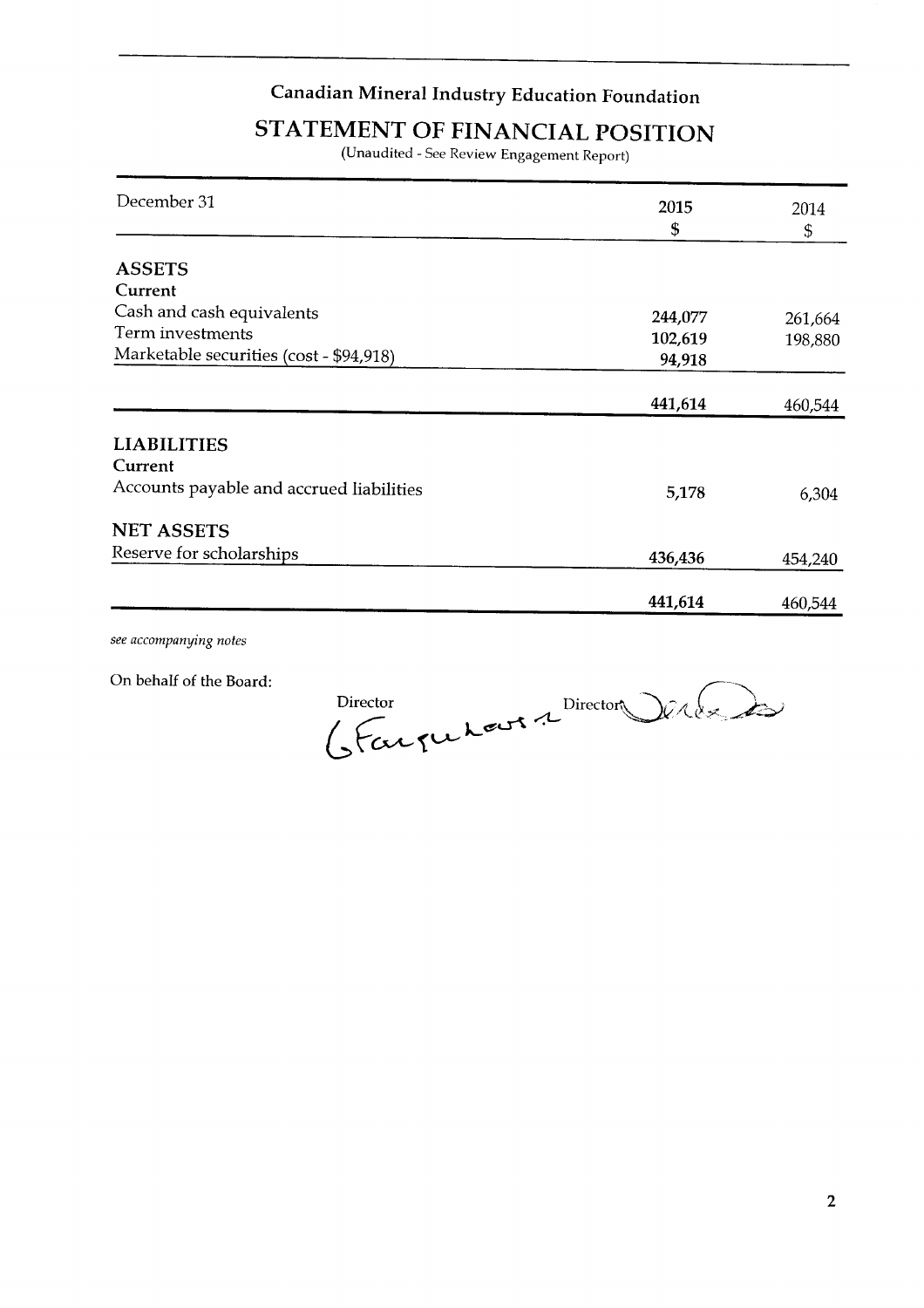**Donations [note 3] 207,025 226,840** 

# **213 YATEMENT OF OPERATIONS AND CHANGES IN NET ASSETS**<br>(Unaudited - See Review Engagement Report)

| Year ended December 31                                  | 2015      | 2014           |
|---------------------------------------------------------|-----------|----------------|
|                                                         | \$        | $\mathfrak{S}$ |
| Revenue                                                 |           |                |
| Donations [note 3]                                      | 207,025   | 226,840        |
| Interest                                                | 5,196     | 6,158          |
|                                                         | 212,221   | 232,998        |
| <b>Expenses</b><br>Scholarship awards<br>Administrative | 217,500   | 242,000        |
| Secretarial and accounting honoraria                    | 7,000     | 7,000          |
| Professional fees                                       | 2,938     | 3,385          |
| Miscellaneous                                           | 2,587     | <u>3,147</u>   |
|                                                         | 230,025   | <u>255,532</u> |
| Deficiency of revenue over expenses for the year        | (17, 804) | (22, 534)      |
| Reserve for scholarships, beginning of year             | 454,240   | 476,774        |
| Reserve for scholarships, end of year                   | 436,436   | 454,240        |

see accompanying notes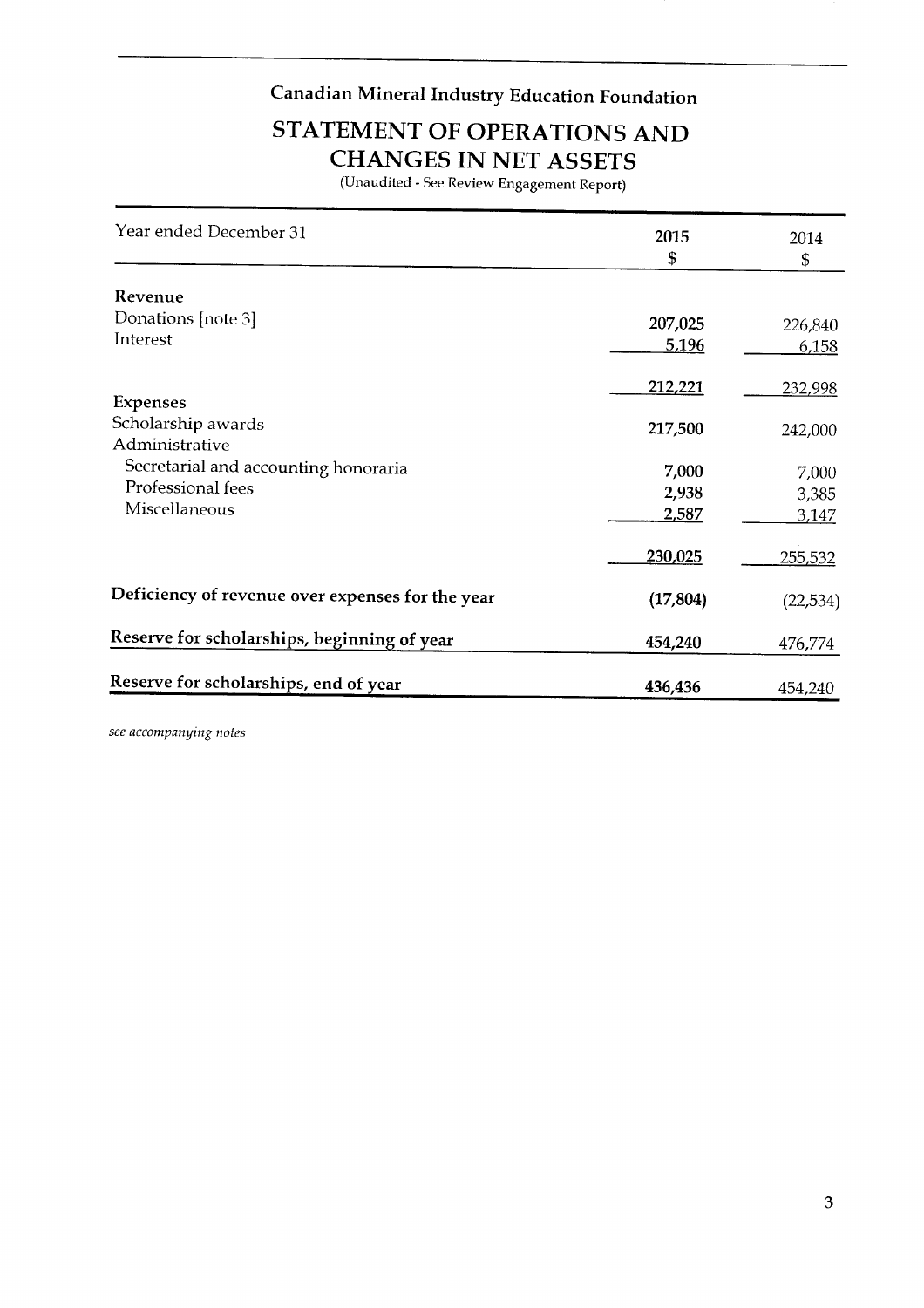#### **Administrative Expedian Mineral (13,6511**

**(217,500)** 

**(242,000)** 

**Cash provided by interest on bank savings accounts** 

# **STATEMENT OF CASH FLOWS** (Unaudited - See Review Engagement Report)

| Year ended December 31                               | 2015      | 2014      |
|------------------------------------------------------|-----------|-----------|
|                                                      | \$        | \$        |
| Cash flows from operating activities                 |           |           |
| Cash provided by donations                           | 102,000   | 226,840   |
| Cash provided by interest on bank savings accounts   | 1,410     | 1,997     |
| Scholarship payments                                 | (217,500) | (242,000) |
| Administrative expense payments                      | (13, 651) | (12,028)  |
| Net cash provided by (used in) operating activities  | (127,741) | (25, 191) |
| Cash flows from investing activities                 |           |           |
| Cash provided from maturing term investments         | 100,047   | 108,649   |
| Purchase of term investments                         |           | (100,000) |
| Proceeds on disposal of marketable securities        | 10,107    |           |
| Net cash provided by (used in) investing activities  | 110,154   | 8,649     |
| Net increase (decrease) in cash and cash equivalents |           |           |
| during the year                                      | (17, 587) | (16, 542) |
| Cash and cash equivalents, beginning of year         | 261,664   | 278,206   |
| Cash and cash equivalents, end of year               | 244,077   |           |
|                                                      |           | 261,664   |
| Cash and cash equivalents consist of:                |           |           |
| Cash                                                 | 31,113    | 30,265    |
| Investment savings accounts                          | 212,964   | 231,399   |
|                                                      | 244,077   | 261,664   |

see accompanying notes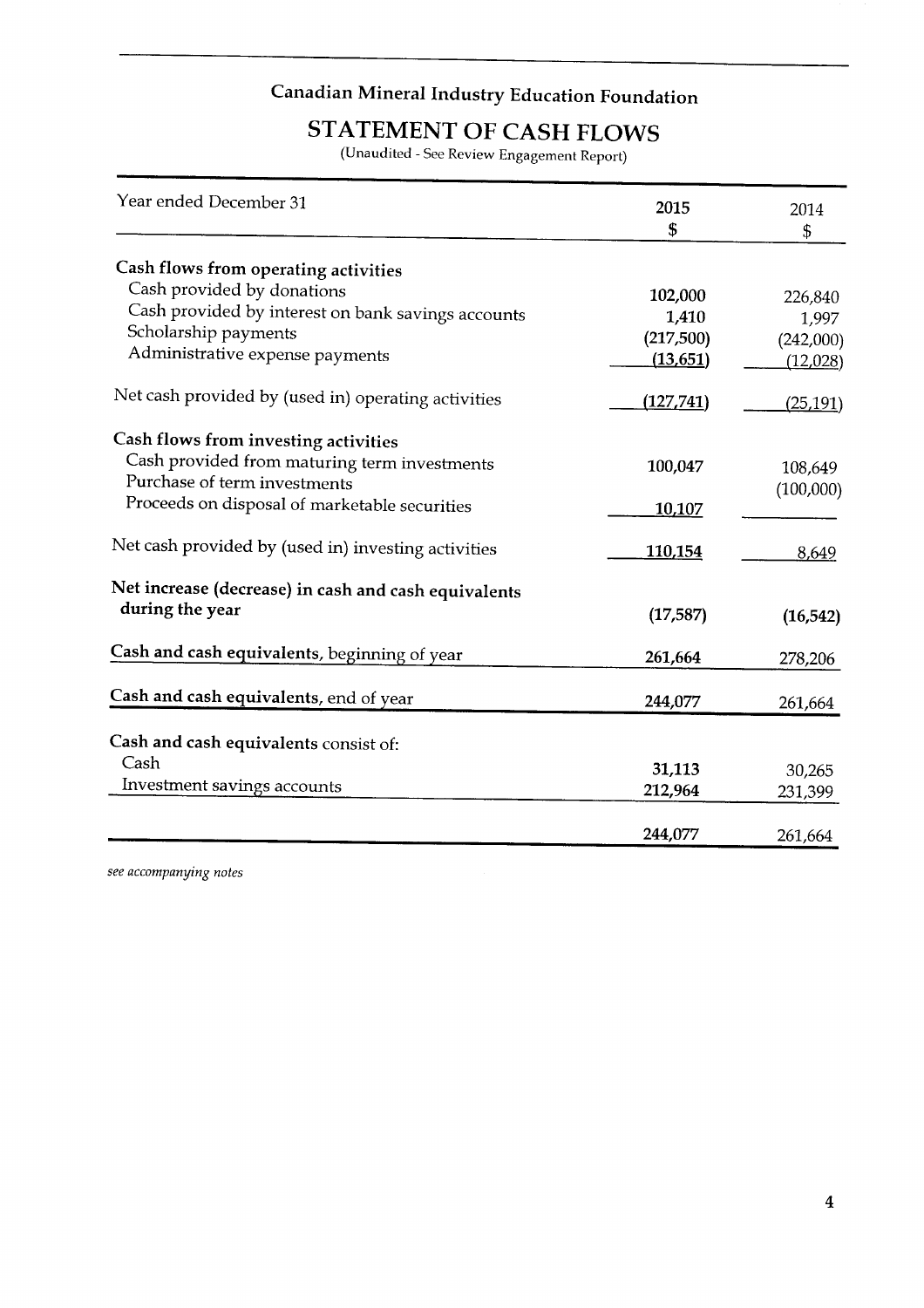**charitable organization whose primary purpose, by providing scholarships, is to encourage and assist students at universities in Canada enrolled in a discipline related to the mineral industry.** 

#### **The Foundation was incorporated on May 11, 1970 under the Canada Corporations Act as a**  roles to financial statements

(Unaudited - See Review Engagement Report)

December 31, 2015

#### 1. PURPOSE OF THE ORGANIZATION

The Canadian Mineral Industry Education Foundation (the "Foundation") is a registered charitable organization whose primary purpose, by providing scholarships, is to encourage and assist students at universities in Canada enrolled in a discipline related to the mineral industry

The Foundation was incorporated on May 11, 1970 under the Canada Corporations Act as a corporation without share capital. Effective October 16, 2014, the Foundation is continued under the Canada Not-for-profit Corporations Act.

The Foundation qualifies as a registered Canadian charity as defined in the Income Tax Act (Canada) and, as such, is exempt from income tax.

## 2. SUMMARY OF SIGNIFICANT ACCOUNTING POLICIES

These financial statements have been prepared by management in accordance with Canadian accounting standards for not-for-profit organizations.

#### **Revenue recognition**

The Foundation follows the deferral method of accounting for donations. Unrestricted donations are recorded as revenue in the year they are received. Restricted donations are recognized as revenue in the year in which the related expenses are incurred.

**The investment income is recognized as revenue on an accrual basis assumption that they will be held to maturity and accordingly are recorded at cost plus accrued** 

#### Scholarship awards

The Foundation awards conditional scholarships to qualifying applicants covering a period of up to three years. The Reserve for Scholarships is considered to be adequate to provide for scholarships awarded but not yet unconditionally payable.

#### Cash and cash equivalents

Cash and cash equivalents consist of cash in bank and highly liquid short-term investments that are readily convertible to known amounts of cash on demand.

## Term investments

Term investments consist of guaranteed investment certificates and are purchased on the assumption that they will be held to maturity and accordingly are recorded at cost plus accrued interest, calculated using the effective interest rate method. This approximates market value of the investments.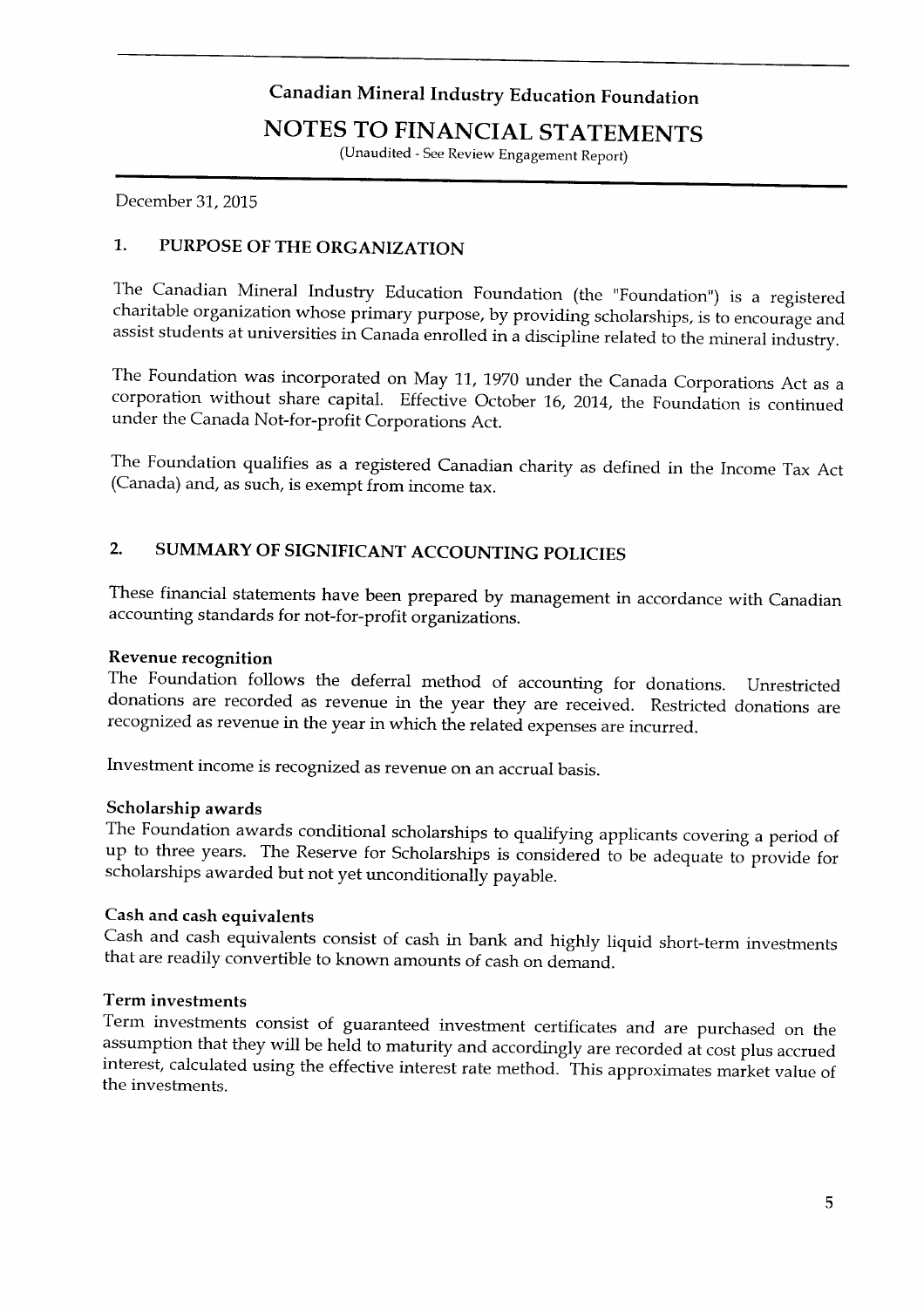**The Foundation initially measures its financial assets and liabilities at fair value. The** 

## **FINANCIAL STATEMENTS**

**(Unaudited - See Review Engagement Report)** 

**December 31, 2015** 

## 2. SUMMARY OF SIGNIFICANT ACCOUNTING POLICIES (continued)

#### Financial instruments

The Foundation initially measures its financial assets and liabilities at fair value. The Foundation subsequently measures all its financial assets and liabilities at amortized cost, except for investments in marketable securities.

Financial assets and liabilities measured at amortized cost include cash and cash equivalents, term investments and accounts payable and accrued liabilities.

Investments in marketable securities are carried at fair value based on quoted market prices.

Changes in fair value are recognized in the statement of operations. **The preparation of the financial statements in conformity with Canadian accounting standards** 

#### **for not-for-profit organizations requires management to make estimates and assumptions that**

Financial assets measured at amortized cost are assessed for indicators of impairment. The amount of the write-down is recognized in revenue over expenses. When there is an indication of impairment, the carrying amount of the asset is reduced directly or through the use of an allowance account. The previously recognized impairment loss may be reversed to the extent of the improvement, directly or by adjusting the allowance account, provided it is no greater **Dot been recognized previously** The amount of the reversel is recognized in which the weak **approximately 87% (2014 - 79%) of donations who are represented on the area from members who are represented on the** 

#### Use of estimates

The preparation of the financial statements in conformity with Canadian accounting standards for not-for-profit organizations requires management to make estimates and assumptions that affect the reported amounts of assets and liabilities at the date of the financial statements and the reported amounts of revenues and expenses during the reporting period. Actual results could differ from the estimates.

#### 3. **DONATIONS**

Donors are eligible to be represented on the Board of Directors (the "Board"). During the year approximately 87% (2014 - 79%) of donations came from members who are represented on the Board, and 46% (2014 - 44%) came from one of the said members.